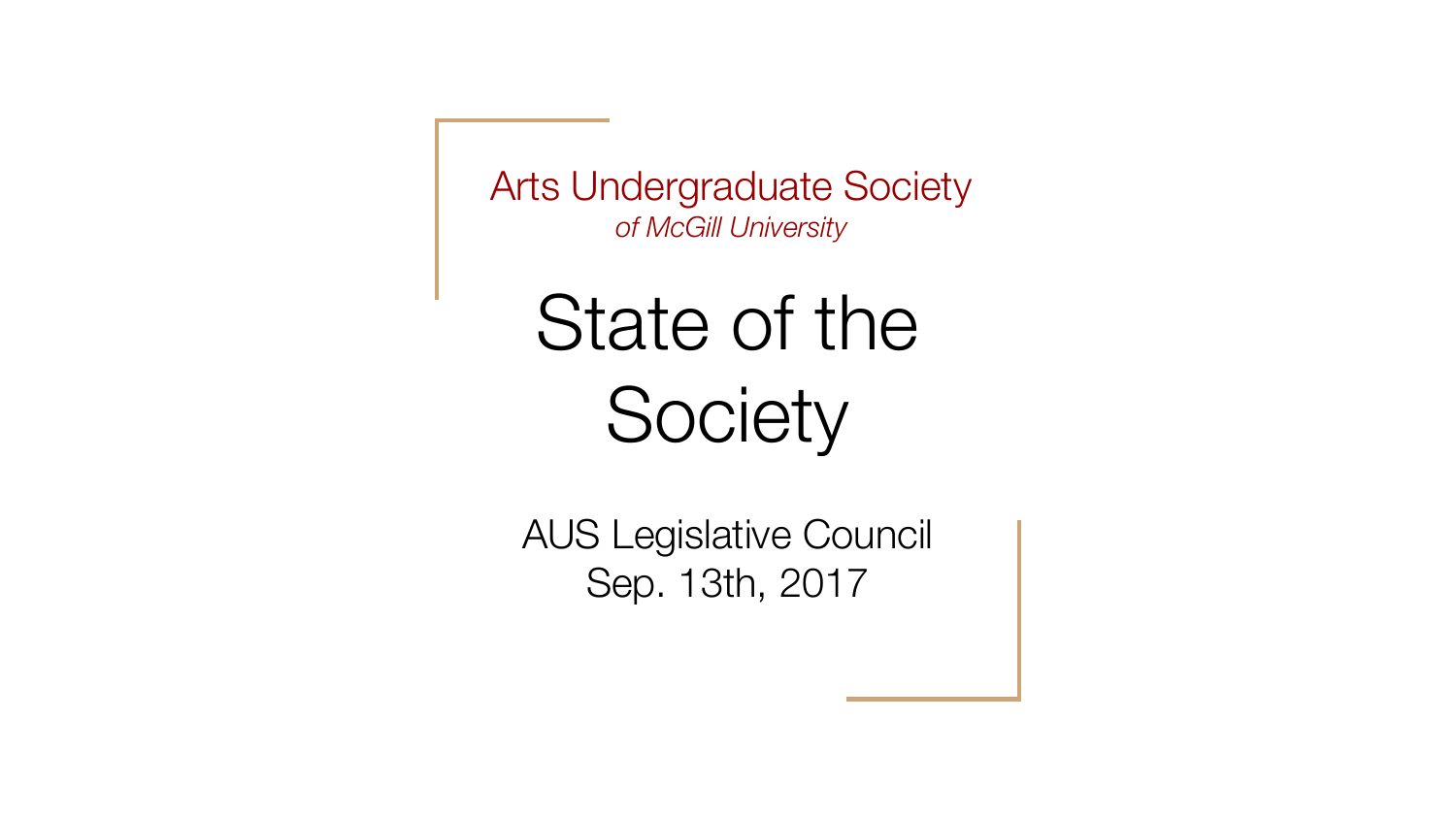#### Welcome to the AUS - About Your Role

- Representing your constituents (all students in your dept., not just your exec) in AUS Decisions;
- Holding AUS Executives accountable;
- Sitting on an AUS or Faculty Committee;
- Active engagement at Legislative Council, Committee Meetings + beyond.
- Bringing your ideas on how to make the AUS better.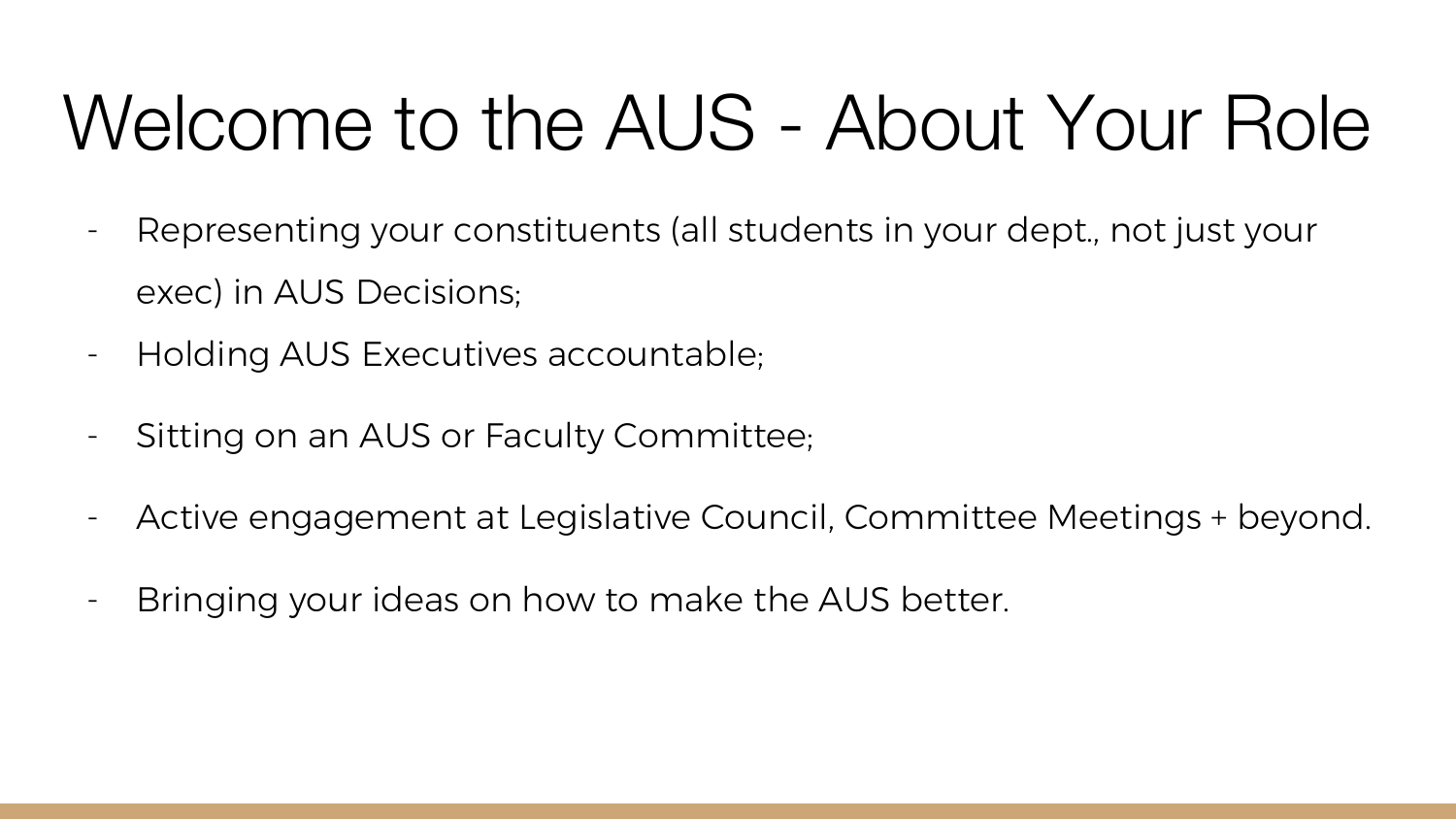## What is the AUS

- The representative of all 8,000 students in the Faculty of Arts
- A corporation and registered non-profit, with an approximate net
	- worth of \$250,000 and yearly budget of \$900,000.
- Governed by the AUS Constitution, By-Laws, and Memorandum of Agreement.
- L'Association Etudiante de la Faculté des Arts de Premier Cycle de

l'Université McGill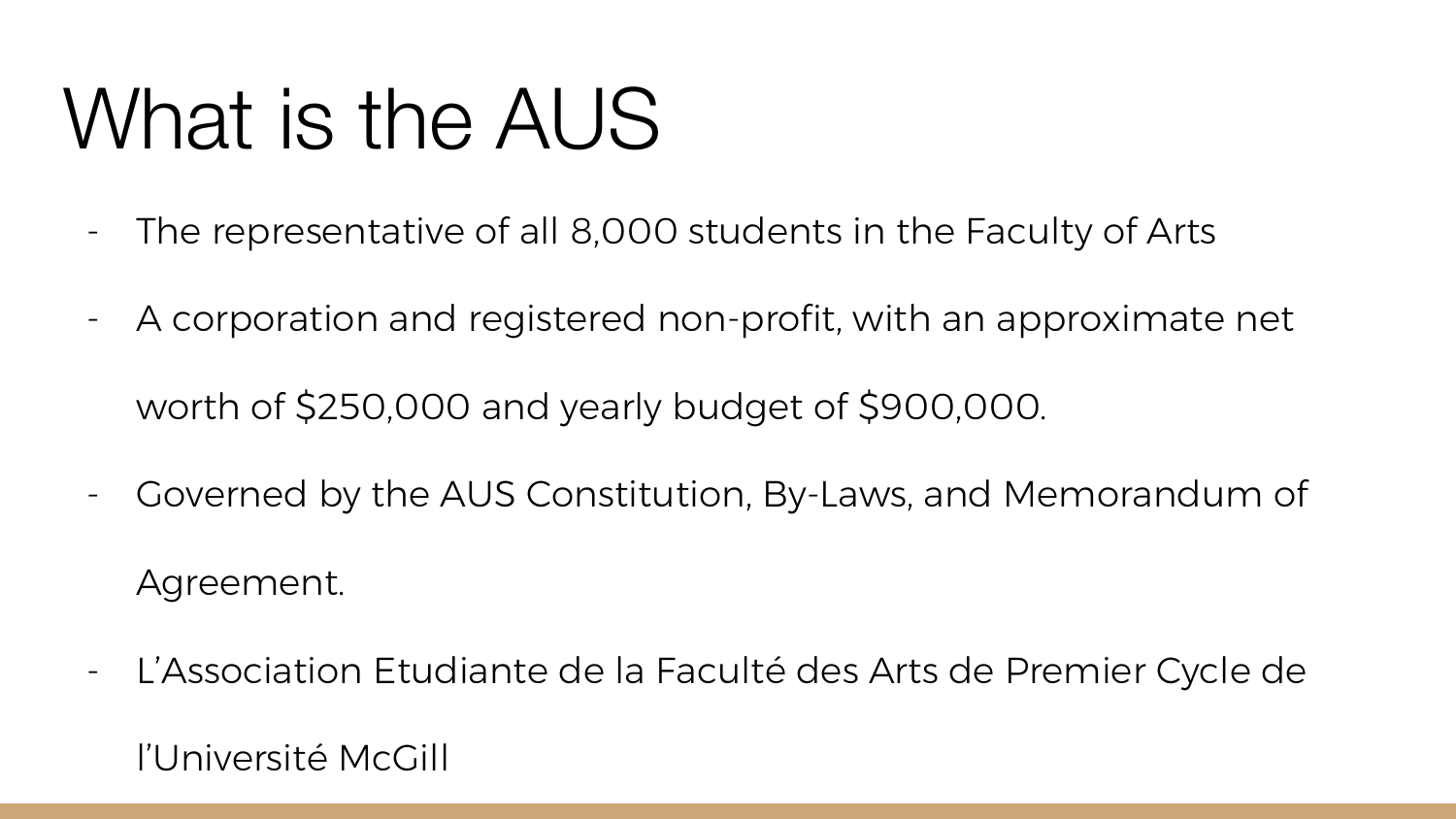## What the AUS Does

- Represents students
- Hosts events
- Offers services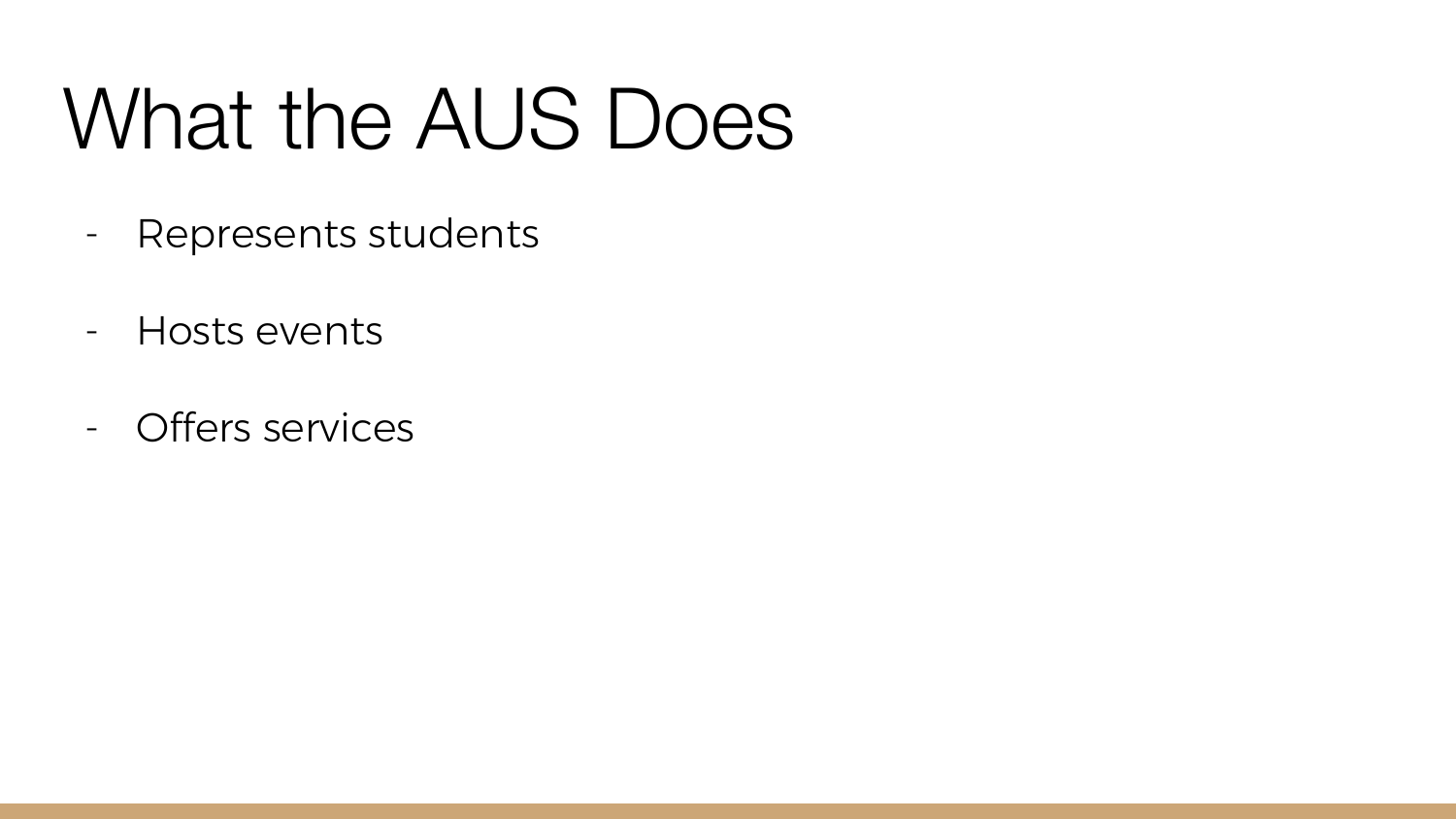#### Representation

- AUS Council
- AUS Committees
- Representation at SSMU
- Departmental Associations
- FEARC
- Faculty of Arts Committees
- Selection Committees
- Student Services
- McGill Administration
- Academic Rights Support
- Libraries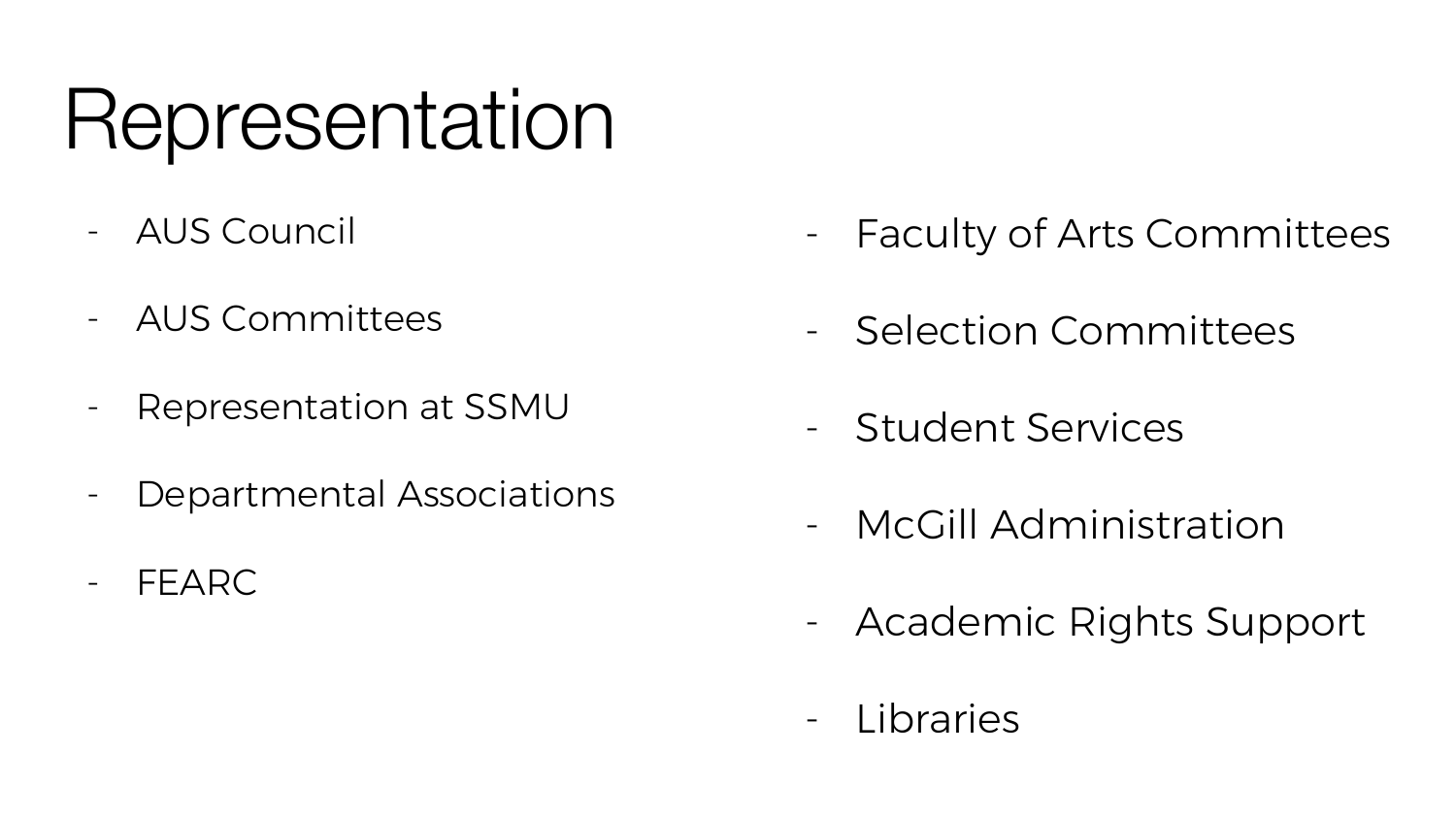#### **Events**

- Frosh
- Bar des Arts
- Quebec City Trip
- Nuit Blanche
- Grad Ball
- Prof Talks
- Wine & Cheese Events
- AUS Teaching Awards
- Grad Fair
- Work your B.A.
- Dean's Breakfast
- EmbrACE week
- AUS Departmental Fair
- Many more wonderful events put on by you all!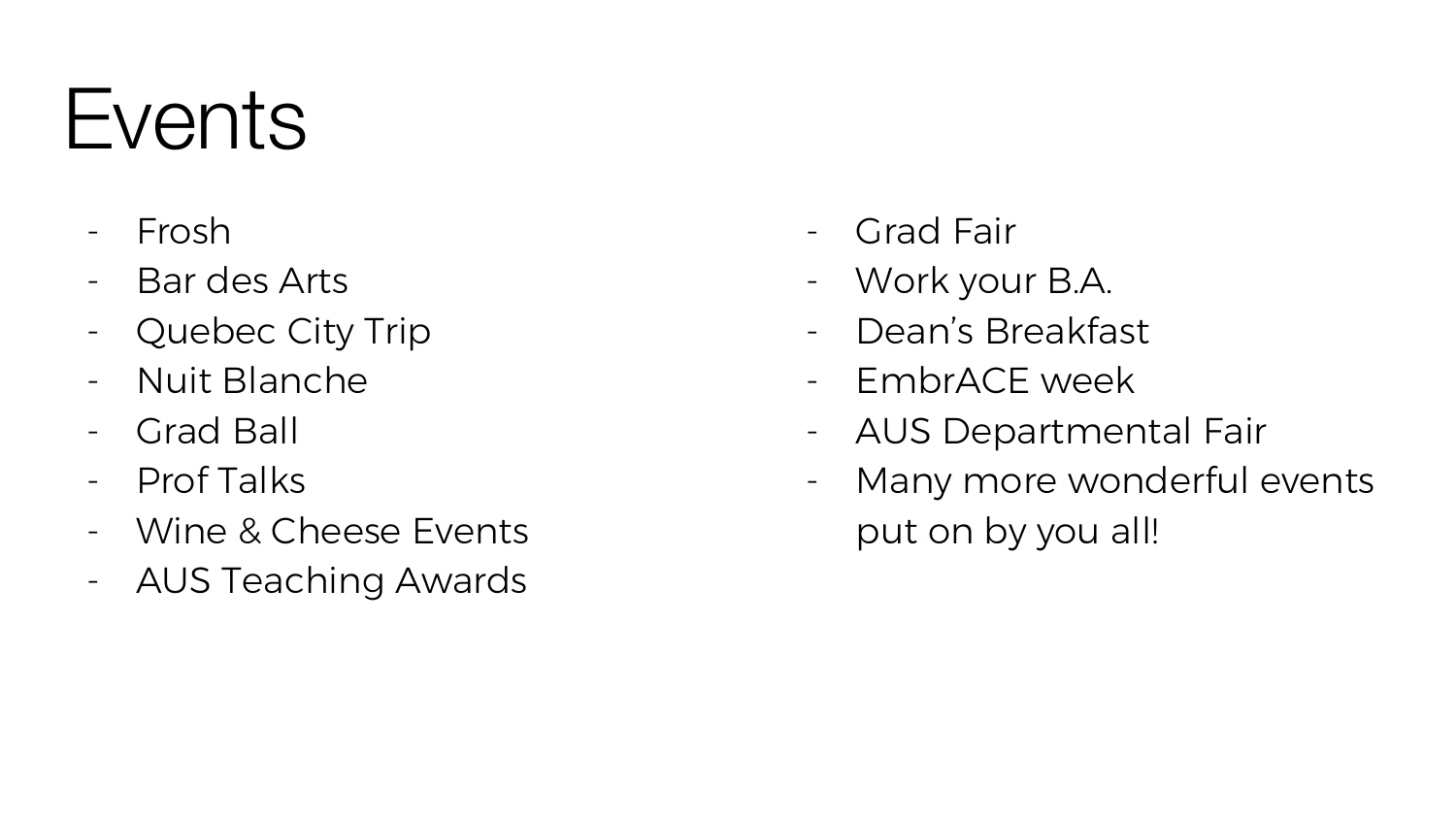#### **Services**

- Arts Lounge
- Handbook / Agenda
- Essay Centre
- Employment on Campus (ASEF + AUS positions)
- Computer labs
- Funding for departments + infrastructure
- Laptop lending program
- French conversation circles
- Arts Undergraduate Theatre Society
- Website
- AUS Equity Team
- Listserv
- Journals
- Lockers
- SNAX
- AIO (in conjunction with McGill)
- First-year letter
- Charity + philanthropy
- Post-grad opportunities
- Way way more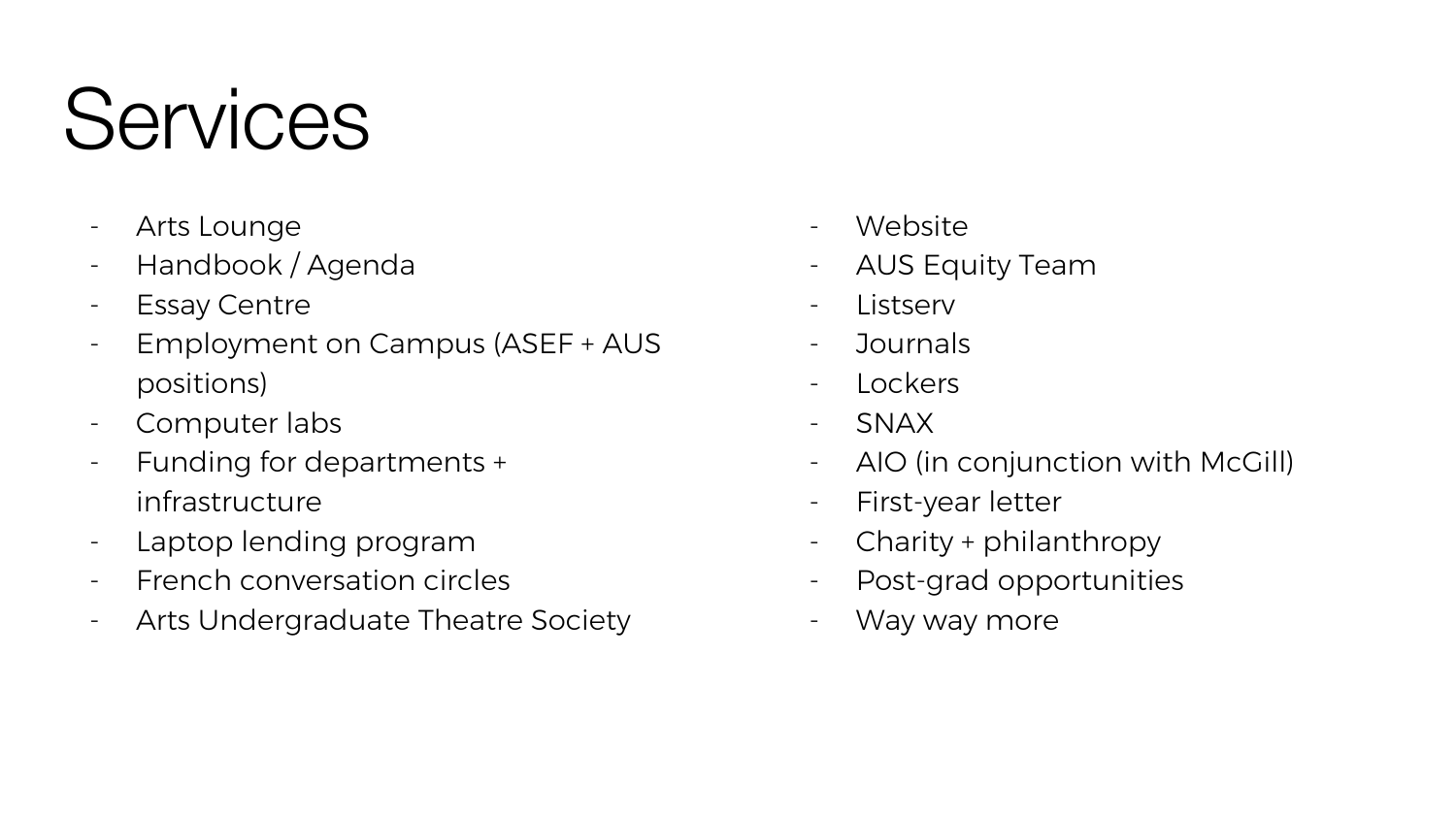## The AUS Team

- Executive Committee
- Arts Senators
- Assistants
- You + your exec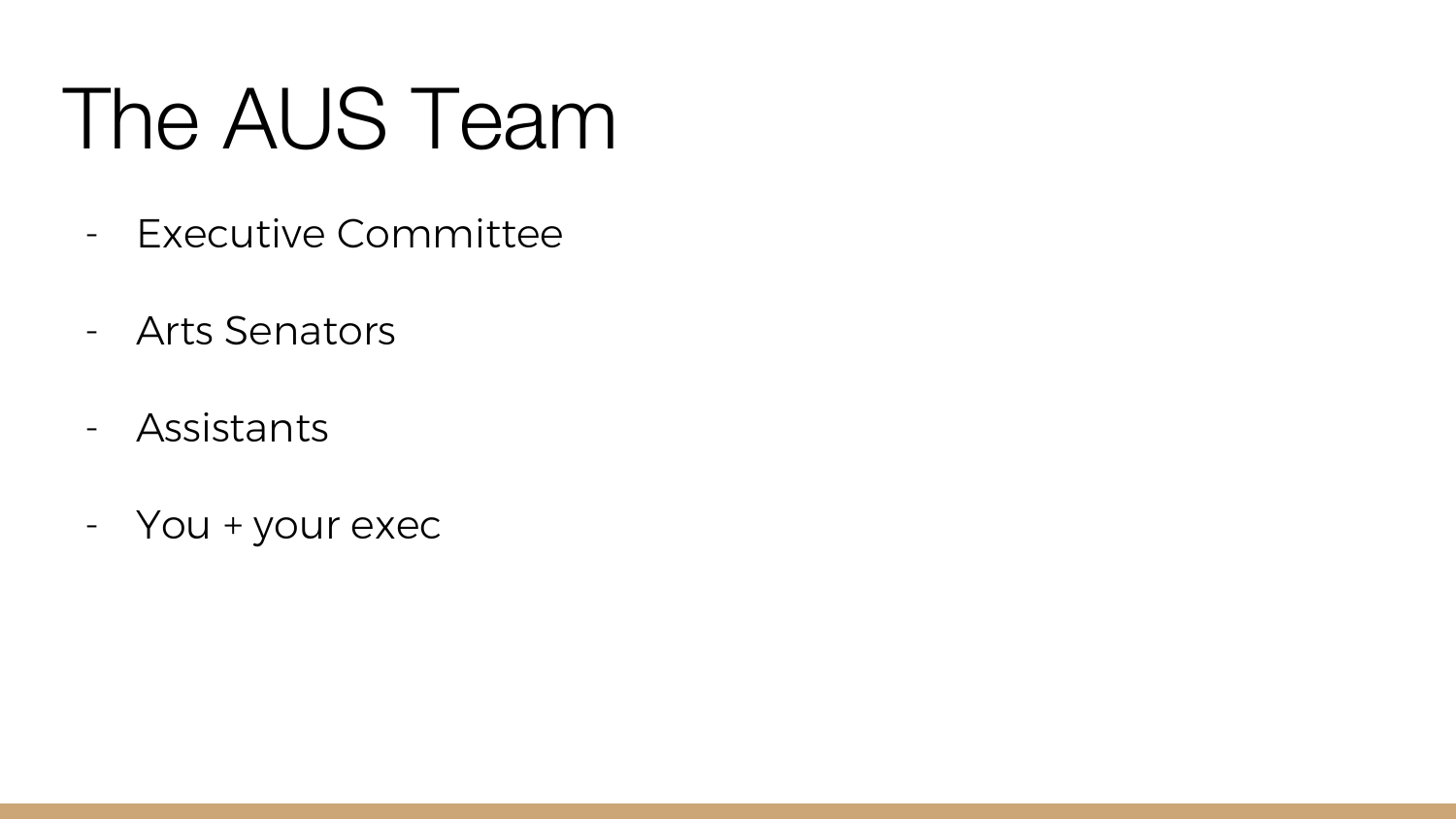## Your AUS Exec

- **President (Erik):** manages exec team + assistants, official spokesperson, oversees Elections AUS, Council, corporate responsibilities.
- **VP Academic (Madeline):** runs AUS' academic programs and services, leads AUS -> Faculty representation.
- **VP Communications (Maria):** writes listserv, manages AUS website + media, oversees Fine Arts Council + Francophone Commission.
- **VP External (Catherine):** represents AUS at SSMU, runs sponsorship, in charge of alumni relations and post-grad opportunities.
- **VP Finance (Noah):** manages AUS finances, chairs FMC, AUIF, handles taxes.
- **VP Internal (Rebecca):** liaises with departments, oversees all AUS spaces, oversees FEARC and AUSec.
- **VP Social (Nathan):** Runs Frosh, chairs EPiC, runs BdA
- Arts Reps (Corinne, Jenn, Kevin): Hold exec accountable, represent Arts at SSMU.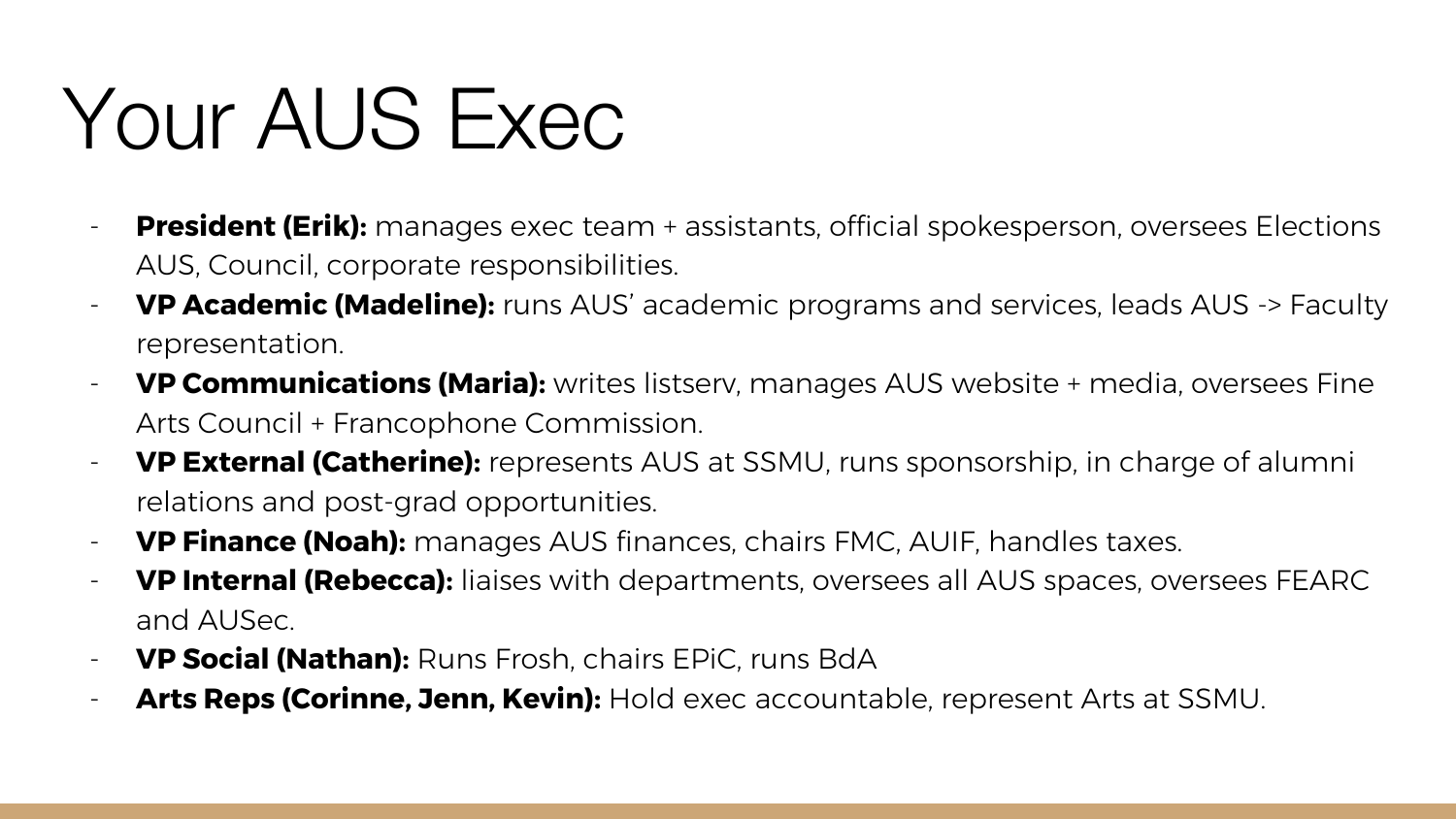### How the AUS is Funded

- **- AUS Base Fee:** Our general membership fee, non-opt-outable. It funds AUS' operations, events, departments, and FMC. \$13.50 for B.A. \$6.75 for part-time & B.A.&Sc.
- **- Arts Undergraduate Theatre Society:** This funds the operations of the Arts Undergraduate Theater Society. Non-opt-out-able; per semester: \$1.00 for B.A. \$0.50 for part-time & BA&Sc.
- **Arts Student Employment Fund:** Opt-outable fee that funds work-study and many (often research focused) positions across campus. \$6.00 for B.A. \$3.00 for part-time & B.A.&Sc.
- **- Arts Computer Lab Fund:** This fee goes towards computer lab resources for AUS members who contribute to this fee. It can fund improvements both to the Ferrier lab and to the lab in the Arts Lounge. Opt-out-able. \$7.85 for full time BA \$3.93 for part-time and BA&Sc.
- **- Arts Undergraduate Improvement Fund:** opt-outable fee that funds the Arts Lounge, improvements to the Library, and other infrastructure improvements on-campus. \$16.00 for B.A. \$8.00 for part-time & B.A.&Sc.
- **Arts Internship Office Fee:** non-opt-outable 5 year fee running through 2020, supporting the AIO while they raise an endowment. \$14.00 for B.A. \$7.00 for part-time & B.A.&Sc.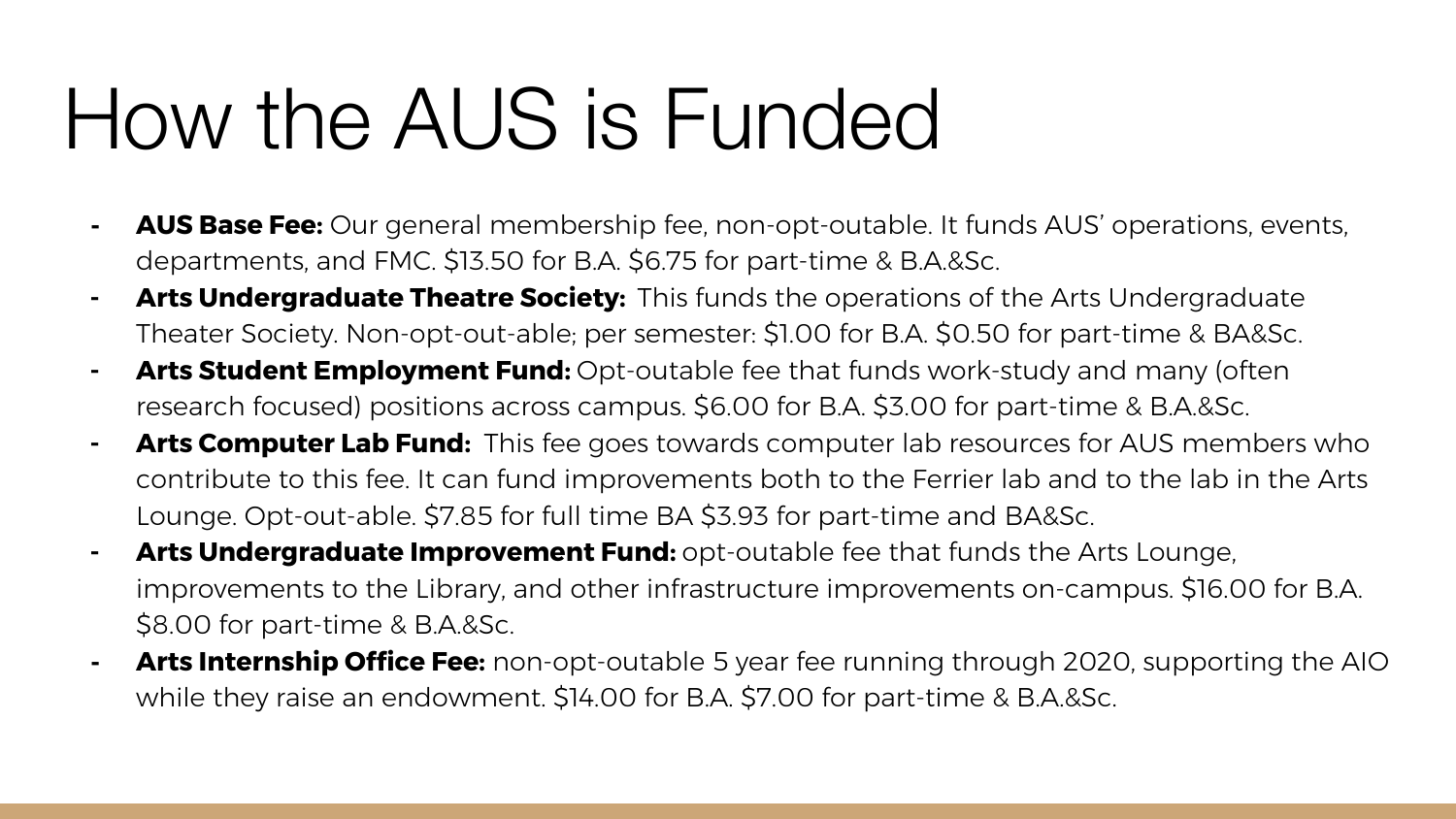# Brief History of the AUS

- Current form founded in 1993 (we're turning 25!)
- Accredited in 2003
- Present structure since 2008
- Financial turmoil of 2011 & 2014-15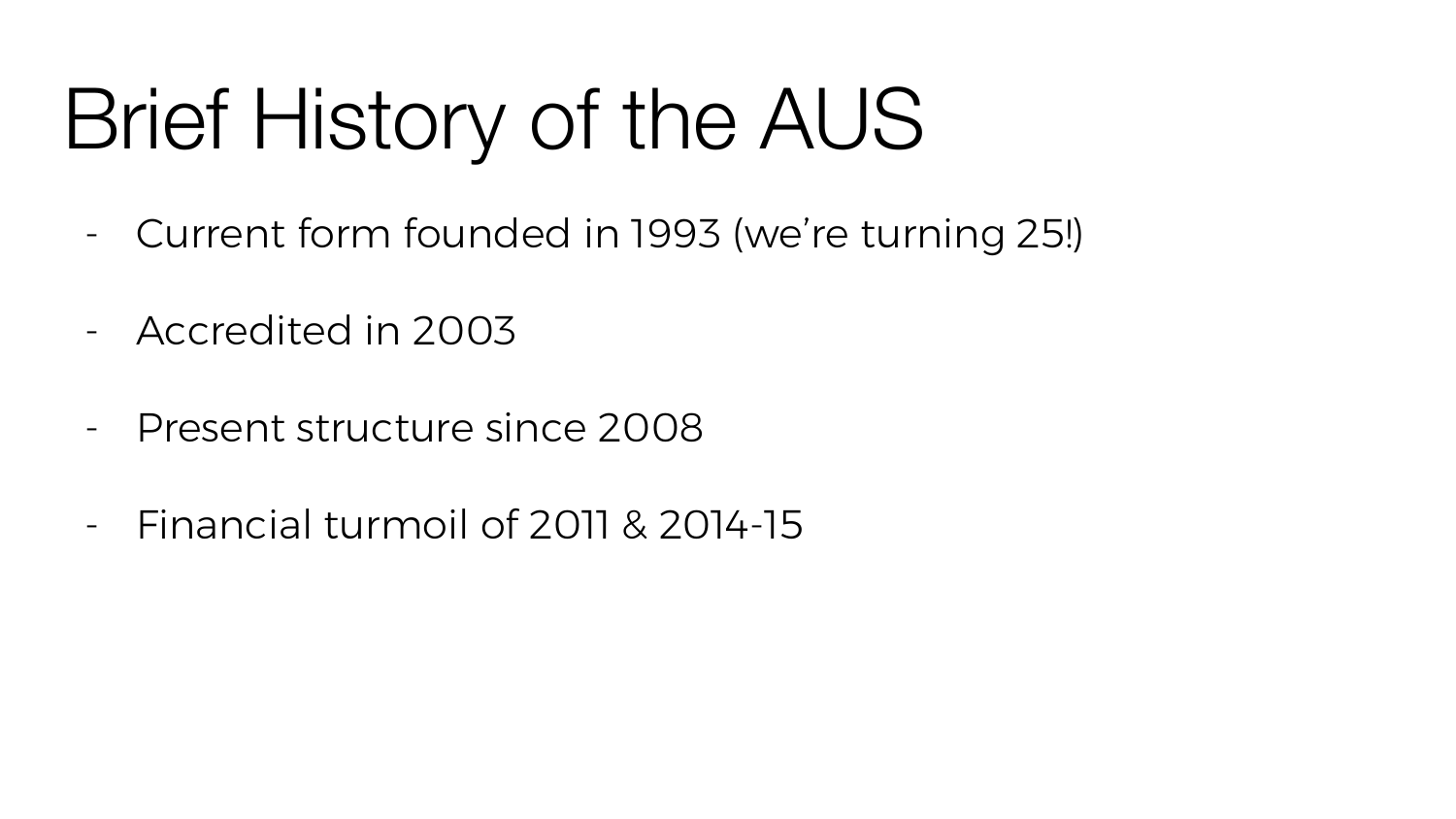# Financial History of the AUS

- 2008 to 2012, failed to provide audit to government
- Also didn't pay taxes during this timegovernment seized \$120,000.
- McGill withheld student fees for 2012-2013
- In late 2013 taxes were paid and audits submitted, ultimately fees were released.
- Gov't returned the money in 2013, which has been since held in a GiC.
- AUS ran a \$50k surplus in 2013, \$100k in 2013-14
- AUS ran a loss of \$60k in 2014-15
- 2015-16 ran a small profit ~\$10k, stabilized finances.
- 2016-17 broke even, but without SNAX, a loss. Frosh ran a deficit.
- Presently, we've got approximately \$200k in AUS assets, most of that in liquid savings.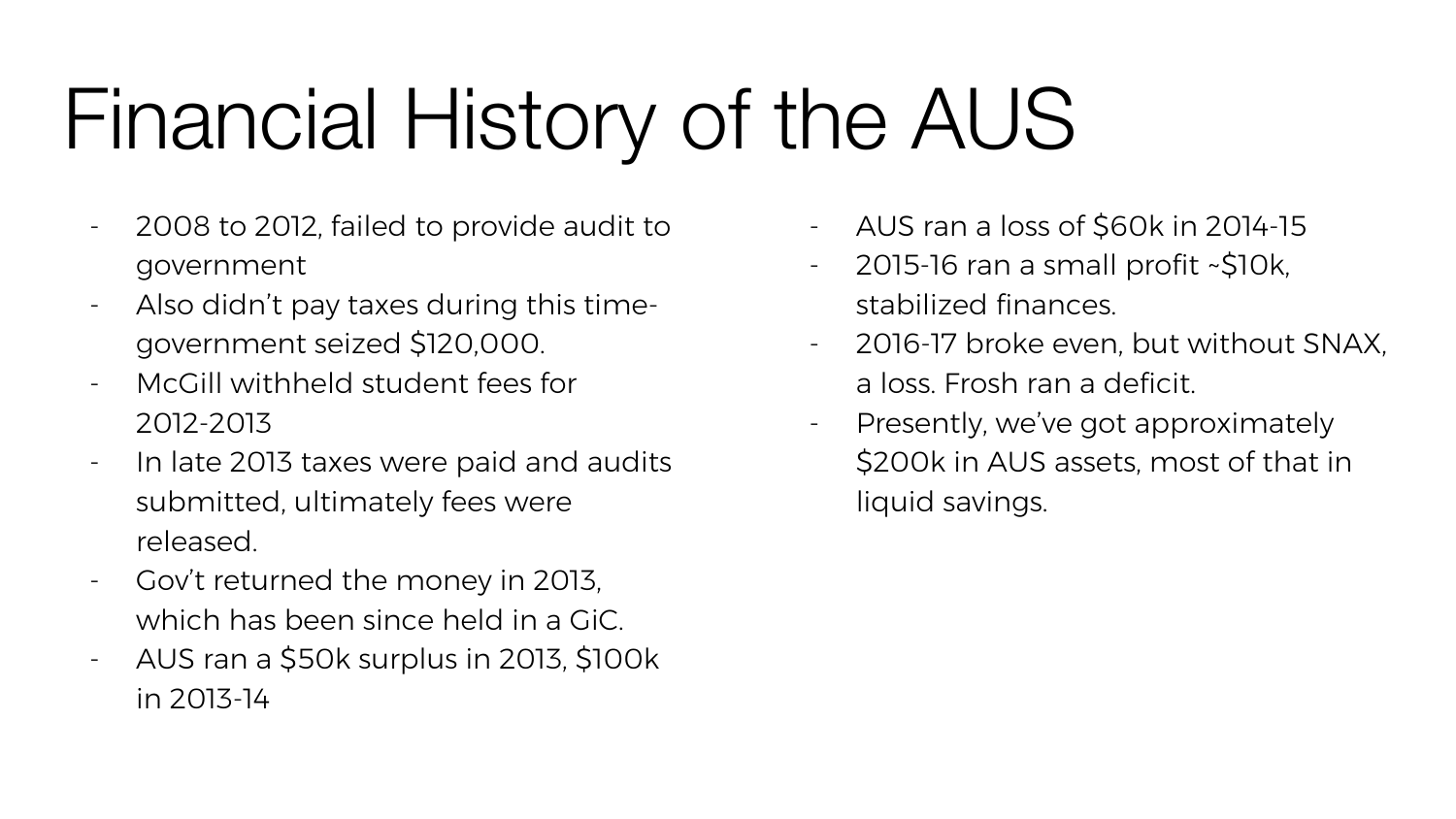# The Past 12 Months

- Unusually high executive turnover
	- Resignation of VP Finance, Arts Rep, incoming VP Internal, VP External
- 2015-16 frosh ran a massive deficit (~\$20k), masked as slight surplus.
- Last year ran a slight overall surplus (vs \$25k projected), but this is exclusively due to SNAX becoming profitable for the first time.
- Simultaneously, as an institution the AUS remained fairly strong
- Communications portfolio expanded
- Francophone engagement dramatically increased within the AUS
- New tools and resources for departmental associations
- Renewed focus on equity and inclusivity within the AUS
- Lounge overhaul new couches + pool table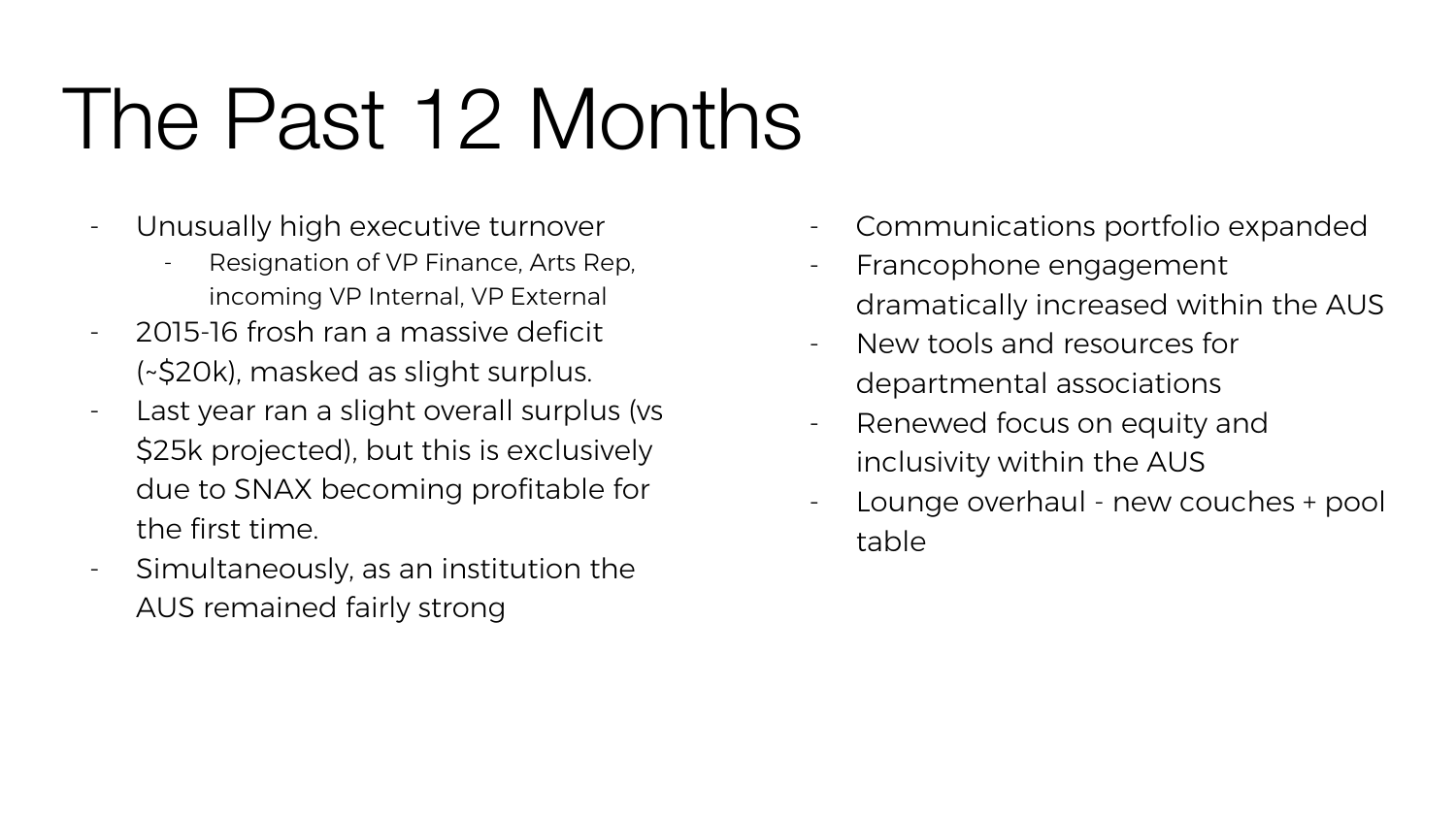# Our Present State

- Solid, but not yet guaranteed
- The AUS as an institution remains strong
- Financially, we're slightly less well funded than two years ago
- However, financial systems stronger.
- Large surplus in infrastructure and technology

- Much more modern than 2 years ago.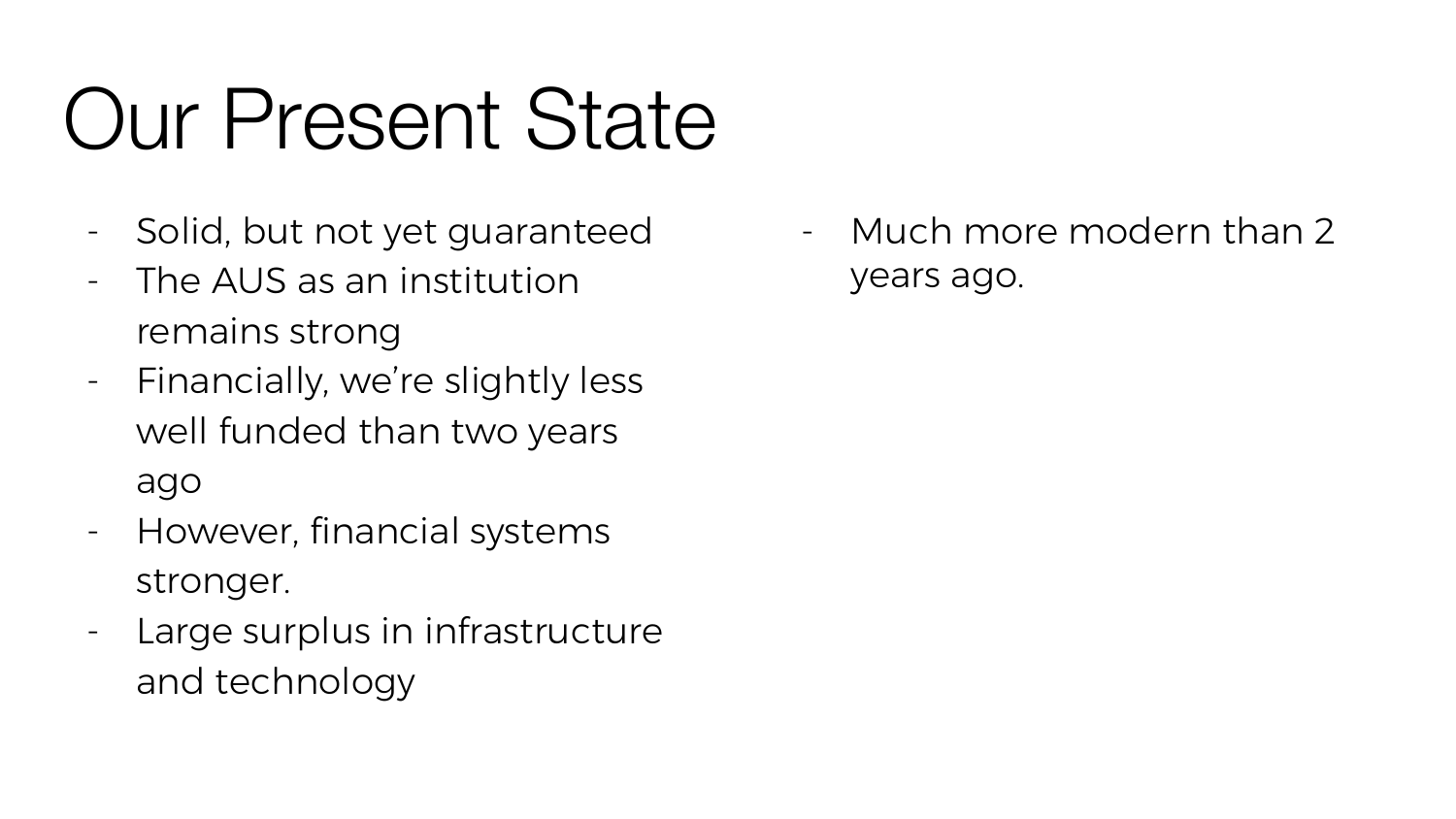# Going Forwards

- Modernizing the society
	- Digital cheq reqs, etc.
- Setting a strong foundation for the future
- Expanding & exploring the AUS' role on campus
- Creating the AUS for the next quarter century